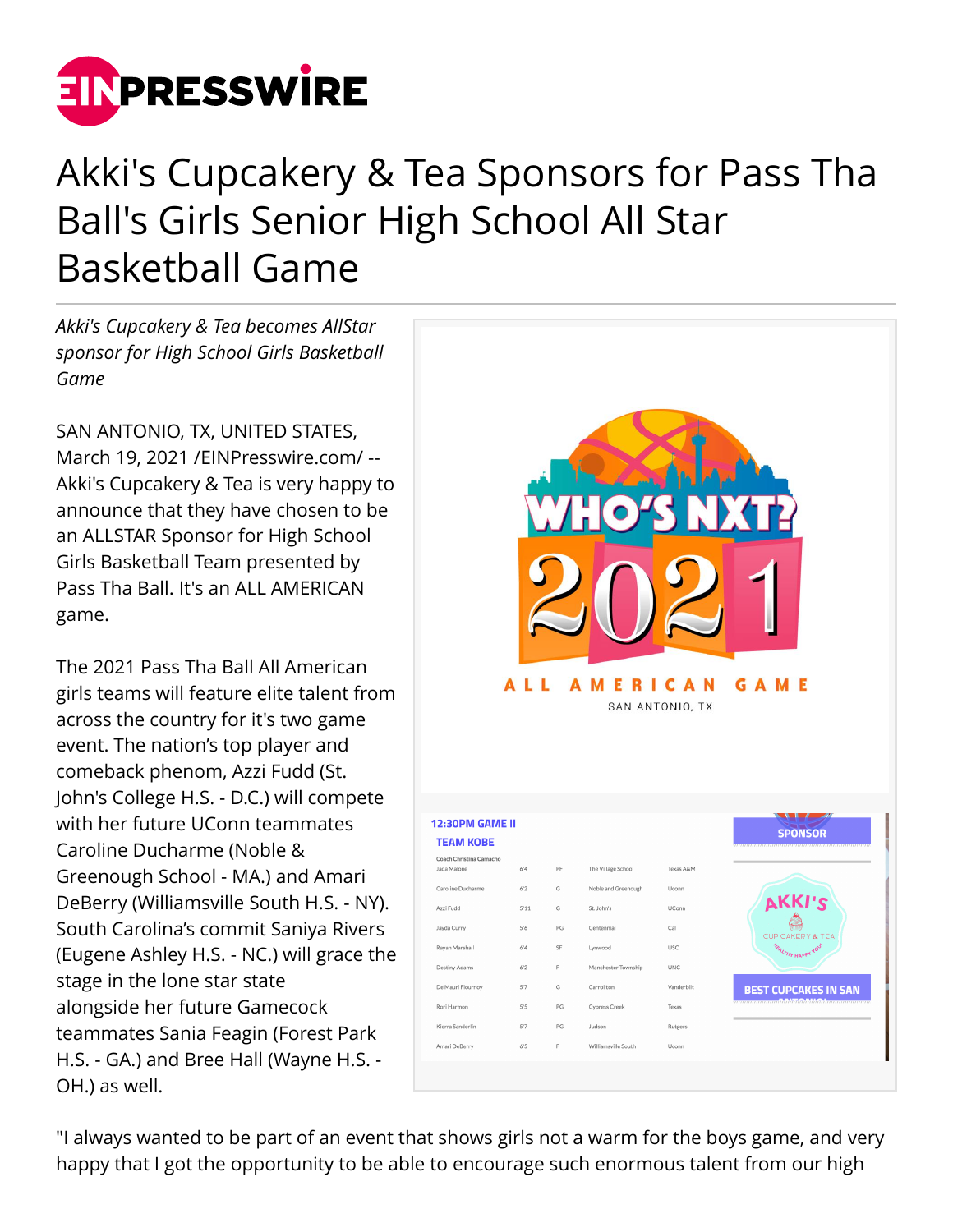schools.", says Akeila Tejwani, Chief Baker of Akki's Cupcakery & Tea.

The ALLSTAR Sponsorship includes: Logo on internet advertising, event banners, and social media posts. Gameday PA Announcements (4 per game).

Logo on the website linked to sponsors website:

[https://www.passthaball.com/page/sho](https://www.passthaball.com/page/show/6197458-who-s-nxt-san-antonio) [w/6197458-who-s-nxt-san-antonio](https://www.passthaball.com/page/show/6197458-who-s-nxt-san-antonio)

Of the 42 girls selected to be Pass Tha Ball All Americans, Texas has the most players suiting up next fall with four commits, followed by UConn and South Carolina with three commits.



Akeila Tejwani donated \$1,700 to kids charities in San Antonio in 2020

In addition to the 42 players selected, four coaches from the San Antonio area were named coaches for the 2021 games. Marchae Woods of Sam Houston High School, Christina Camacho of Veterans Memorial High School, Jeffrey Chatman of Steele High School and Annissa Jackson of

## ££

I always wanted to be part of an event that shows girls not a warm for the boys game, and very happy that I got the opportunity to be able to encourage such enormous talent from our high schools."

*Akeila(Akki) Tejwani, Chief Baker*

Wagner High School.

Since 2012, more than 4,000 players have competed in Pass Tha Ball events. They form an elite group of some of the top names in women's basketball, including Chennedy Carter, Deja Kelly, Didi Richards, Faith Masonius, Vanessa DeJesus, Nalyssa Smith, and Charli Collier. The WHO'S NXT? All American game games begins at 10:00 am CST April 2 and will be live-streamed live on PassThaBallLive.com. Tickets to the 2021 Pass Tha Ball All American Games are available starting March. 20 at 10:00 a.m. CST through Pass Tha Merch. Tickets start at \$10 and include free parking.Proud sponsors of the 2021 Pass Tha Ball All American Game include Jordan Brand, Clif Bar, Bill Miller

BBQ, Tiff's Treats, OGBR, Akkis Cupcakery and Lilys Cookies.

For more information about the Pass Tha Ball's WHO'S NXT? All American Games, please visit passthaball.com and follow us @PassThaBall.